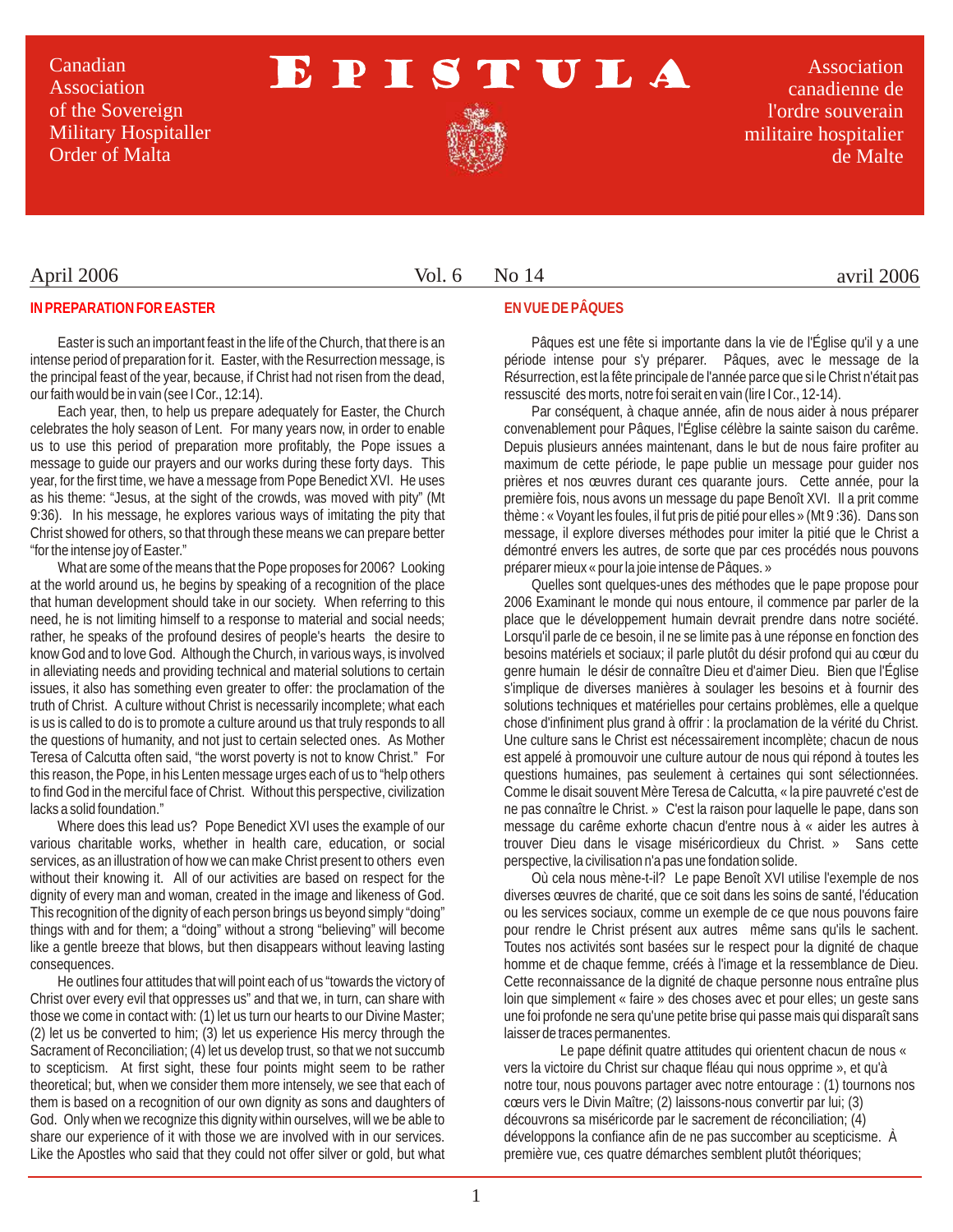# \*\*\*\*\*\*\*\*\*\*\*\*\*\*\*\*\*\*\*\*\*\*\*\*

#### **EPISTULA**

Published by the Canadian Association of the Sovereign Military Hospitaller Order of Malta.

The material submitted by the member of the Order will be published in the language in which they have been written.

The material concerning the affairs of the Order will be published in the two official languages.

#### **EPISTULA**

Publié par l'Association canadienne de l'Ordre Souverain Militaire Hospitalier de Malte.

Les articles soumis par les membres de l'Ordre, seront publiés dans la langue dans laquelle ils ont été rédigés. La matériel concernant les affaires de l'Ordre sera publié dans les deux langues officielles.

Éditor / Rédacteur:

Executive Council / Conseil Exécutif:

Président / Président **Peter QUAIL**

Vice-President / Vice-Président **Dr. André A. Morin**  Chancellor / Chancelier **Lionel J. Lavallé** Hospitaller / Hospitalier **Dr. Luigi A. Castagna** Treasurer / Trésorier: **Gordon A. Mackay QC** Master of ceremonies / Cérémoniaire **Pierre Aubin** Hystoriographer Historiographe **Dr. Robert Pichette**

**Regional Vice-Presidents / Vice-Présidents Régionnaux:** Atlantic - Atlantique **Frank J. Crothers** Deputy - Député **James R. Gogan** Quebec - Québec **vacant** Montreal - Montréal **Me Jacques Périgny** Toronto **Dr. John J.F. Kennedy** Ottawa **J. Andrew Dowle** Vancouver **Francis McCullough** Councillors (Directors) / Conseillers: **Wilbrod Leclerc John S.Grant QC Dr. Jean-Marc Guilé** Vice-President, Brigades / Vice-Président, Ambulanciers: **J.A. Henri Pelland**

Chief Chaplain Chapelain principal **Mgr Norbert Lacoste, P.H.**

Executive Director / Directeur général: **Wedigo Graf von Schweinitz**

they could offer was: "In the name of Jesus Christ of Nazareth, stand up and walk" (Acts 3:6), let each of us "stand up and walk" in solidarity with all as we prepare for the feast of Easter when all our longings are satisfied in the joy of the risen Christ. Francis G. MORRISEY, O.M.I.,

by Dr. Luigi A. Castagna **THE CANADIAN ASSOCIATION IN BOLIVIA**

The Canadian Association of the Order of Malta has been active in Bolivia for several years, thanks to the tireless work of the late Father Andrew , a Chaplain to the Order.

Through his fundraising efforts, his leadership skills and most of all his inspiring Christian faith,

the town of Colcapirhua, in the outskirts of Cochabamba, now benefits from a well functioning general hospital and two comprehensive schools. These institutions are governed by the Archdiocese of Cochabamba and supported by The Human Family in Christ Society, a Canadian lay organization founded by Fr. Cuschieri. The Society has been raising funds for its building projects, their ongoing maintenance and for the sponsorship of healthcare and educational needs of the poor. Relying entirely on volunteer staff, Fr. Cuschieri's organization has no overhead: donations are received from across Canada, in the knowledge that all the funds raised will benefit the poor directly.

The scope of Fr. Cuschieri's work has been expanded by our confrere Willem Langelaan, who is running an agricultural project in cooperation with AGRUCO, a local development agency, and the University of Cochabamba.

Through his efforts, the Canadian Association of the Order of Malta has been endorsed as an NGO eligible for funding from the government of Canada through CIDA. This was followed by the approval of a grant to support the project.

A Hospitaller's Committee has been meeting regularly in Toronto to plan further activities in Bolivia. The committee includes physicians, academics and other professionals and is assisted by graduate students. Dr. David Zakus, Director of an institute for international health policy at the University of Toronto, has generously offered to contribute with his experience. Presently, we are studying the feasibility of a project to help eradicate Chagas disease (a major cause of premature death in rural Latin America) in a target community in the Cochabamba region, while improving general health standards by introducing a water purification program and treatment of iron deficiency anaemia.

The project would be carried in partnership with local agencies, and require the application for a further grant from CIDA. It would adhere to the ethical and professional standards followed by Malteser International, the Order's international aid and relief agency.

#### **GREETINGS FROM CANADA'S EAST COAST**

During a meeting with our late President, H.E. Ted Arcand, in Halifax, there was much discussion about the need to bring new candidates to the Order. While this has been, and remains, a challenge nationwide, it is particularly difficult in our area where the membership in the Order is spread across a vast area of four provinces. Despite this large area there are presently only eleven members of the Order (including H.E. John MacPherson whose responsibilities with the Order often keep him in Rome) from the Atlantic Provinces. As a consequence, for most of us,

cependant, si on les étudient plus intensément, on se rend compte que chacune est basée sur la reconnaissance de notre propre dignité en tant que fils et filles de Dieu. C'est seulement lorsque nous reconnaîtrons cette dignité en nous même que nous serons capable de partager notre expérience avec ceux et celles qui prennent part à nos activités caritatives. Comme les Apôtres qui ont dit qu'ils n'avaient ni argent ni or à offrir mais qu'ils donnaient ce qu'ils avaient : « Au nom de Jésus Christ, le Nazaréen, lève-toi et marche », que chacun de nous se « lève et marche » (Chapitre 3:6) en communion les uns avec les autres en ce temps de préparation à la fête de Pâques où nos désirs sont comblés dans la joie du Christ ressuscité.

#### par Dr Luigi A. Castagna **L'ASSOCIATION CANADIENNE ET LABOLIVIE**

L'Association canadienne de l'Ordre de Malte est très active en Bolivie depuis plusieurs années, grâce au travail inlassable de feu le Père Andrew, un chapelain de l'Ordre.

Par l'entremise de ses collectes de fond, ses qualités de chef mais par dessus tout, grâce à sa solide foi chrétienne, la ville de Colcapirhua, en banlieue de Cochabamba, profite désormais d'un hôpital général en bon ordre et de deux écoles polyvalentes. Ces institutions sont administrées par l'archidiocèse de Cochabamba et soutenues par The Human Family in Christ Society, une organisation laïque canadienne fondée par le Père Cuschieri. La société recueille des fonds pour ses projets de constructions, leur entretien continu et pour parrainer des projets de santé et bien-être ainsi qu'éducationnels pour les démunis. Dépendant exclusivement sur un personnel bénévole, l'organisation du Père Cuschieri n'a pas de frais généraux : les dons proviennent de partout au Canada avec la certitude que tous les fonds recueillis bénéficieront aux pauvres directement.

La portée des activités du Père Cuschieri a été élargie par notre confrère Willem Langelaan, qui dirige un projet agricole en coopération avec AGRUCO, une agence de développement locale, et l'Université de Cochabamba. Par son entremise, l'Association canadienne de l'Ordre de Malte a été reconnue comme une ONG éligible aux subventions du gouvernement du Canada par l'ACDI. Ce qui fut suivi par l'approbation d'une subvention en appui au projet. Un comité de l'Hospitalier se réuni régulièrement à Toronto en vue d'élaborer d'autres activités Le comité comprend des médecins, des universitaires et autres professionnels et est assisté par plusieurs étudiants de troisième cycle. Le Dr. David Zakus, directeur d'un institut international pour une politique de la santé à l'Université de Toronto, offre généreusement son expérience. À l'heure actuelle, nous étudions la faisabilité d'un projet pour aider à éradiquer la maladie Chagas (une des causes principales des décès prématurés en Amérique Latine rurale) dans une communauté ciblée de la région Cochabamba, tout en améliorant les normes générales de santé en introduisant un programme de purification de l'eau et un traitement contre l'anémie ferriprive. Ce projet serait réalisé en partenariat avec des agences locales, et exigera une autre demande de subvention de l'ACDI. Le projet serait conforme à l'éthique et aux normes d'aide professionnelles suivies par le Malteser International, l'agence internationale d'aide et de secours de l'Ordre.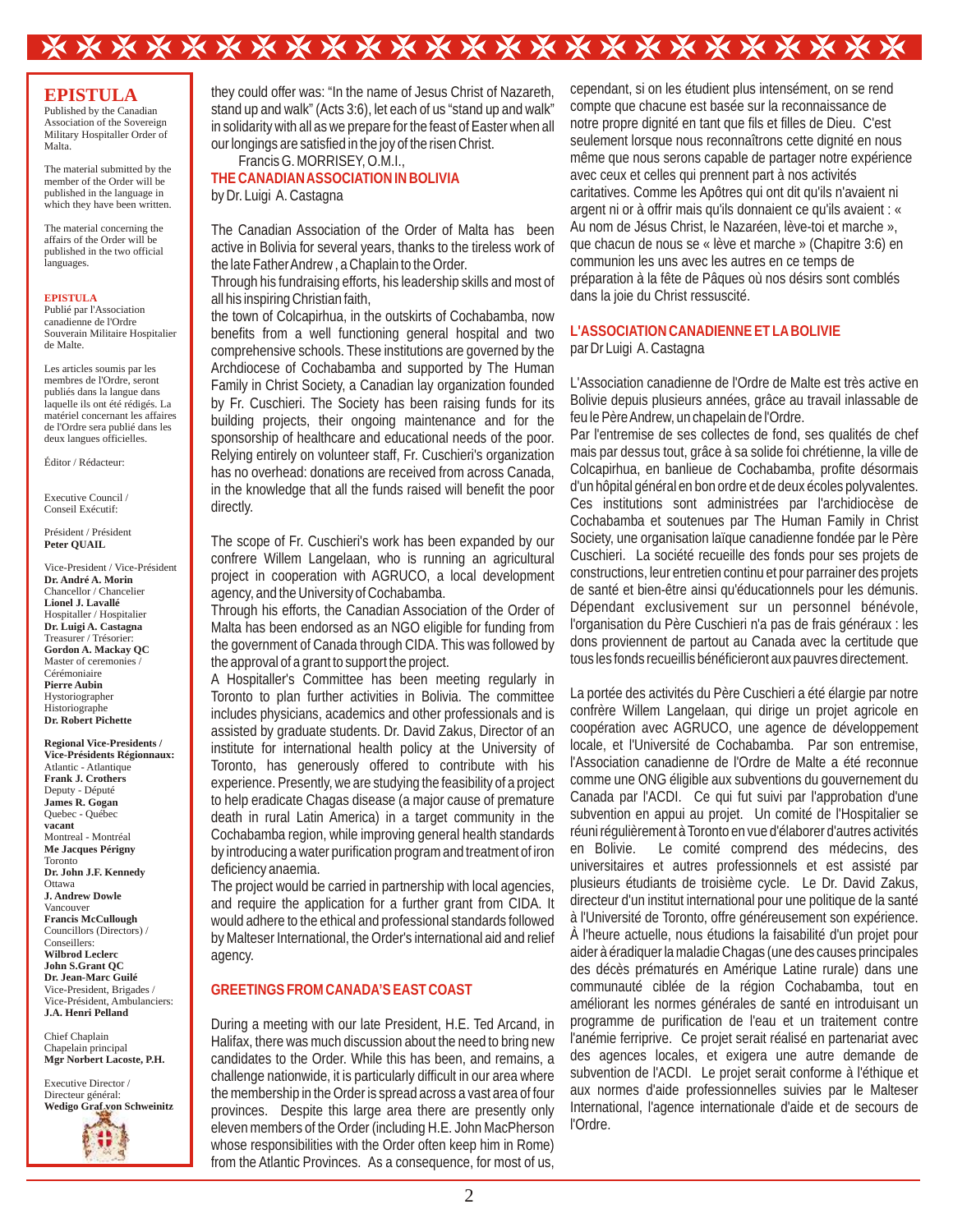# 

our single opportunity to meet with other members of the Order, including those from our own area, is at the annual Investiture in fall of each year.

In order for our membership to grow in this area of the country we must make a concerted effort to come together regionally throughout the year. I firmly believe that in doing so; we will not only raise the profile of the important works of our Order, but also develop a greater sense of collegiality among our Members.

With that goal in mind, I am proposing that we attempt to schedule a public event for our regional Members on the Feast of St. John the Baptist June 24, 2006. This would allow for an opportunity to discuss what can be done collectively in our region to advance the charitable and hospitaller goals of our Order. Our presence as well at a Mass in honour of St. John, would serve to bring a greater public recognition of the Order and the important role it plays in caring for the poor and sick of this world. While a modest first step, it would be my hope that this would begin a tradition that we could expand upon in the future.

I would urge all Members of the Order, and particularly those from the Atlantic area, who are interested in pursuing this initiative to contact me so that we can begin coordinating this event.

James R. Gogan - 902-539-2425 (email) jgogan@sampsonmcdougall.com

## **NEWS FROM MONTREAL**

LCol Stanley Desmond Clarke (1917-2006), Knight of Magistral Grace, died in Montreal on Sunday January 25. He was the brother of H.E. Brock F. Clarke, Q.C., former President of the Canadian Association, and of Rosemary Clarke Rathgeb, of Toronto, Dame Grand Cross of Magistral Grace. He leaves three sons : Desmond, Donald and Ramsay. The funeral was held on Monday January 30, 2006 in the church of the Ascension of Our Lord, in Westmount, Quebec, in the presence of large number of mourners which included ten members of the Canadian Association who sat as a group at the front of the pews, with their cowls and decorations. The flag of the Order was placed on the casket during the funeral mass. Before the mass, two members of the family and a friend paid tribute to Stanley. After the funeral, the family held a reception at the Mount Royal Club, Sherbrooke Street.

On Sunday February 18, 2006, the traditional annual mass for the sick was held at the Résidence Jean-de-Lalande, Papineau Street, in Montréal, in the presence of several members of the Order in cowls and decorations under the direction of Henri Pelland, Commander Grand Cross of Merit.

In Montreal, on February 18, 2006 died retired Judge Marcel Trahan, Q.C. (1914- 2006), father of the Honourable Madam Justice Anne-Marie Trahan, Dame of Magistral Grace. The funeral was held on Friday, February 24 2006 in the church of Saint-Viateur, Laurier Avenue, Outremont, and was attended by several members of the Order

### **OTTAWANAVIGATOR**

Ottawa-Gatineau has about 32 members of which about half participate in some of our activities during the year. We have five Dames and eight Chaplains. For the last few years, we have succeeded in meeting every six weeks for a mass followed by coffee and cookies. Of course, we celebrate the feast of our patron together and have a celebration before Christmas. We also have a half-day lenten retreat.

Getting together has permitted us to launch a modest project in line with our duty to help the sick and the poor. The Shepherds of Good Hope provide food and lodging for some 1300 homeless every day in Ottawa. Initially, we decided to provide them with the bandages and other pharmaceutical products needed give a first-aid service. Our budget is roughly \$ 10,000 per year which we collect among the members. The students of a Catholic High School also give a substantial amount as well as the Johanniterorden. Afew months ago, we felt we could start providing the

### **SALUTATIONS DE LACÔTE EST DU CANADA**

Au cours d'une rencontre à Halifax avec feu S.E. Ted Arcand, alors président de l'Association, il fut beaucoup question de la nécessité de trouver de nouveaux candidats pour l'Ordre. Bien que cette question ait été et demeure un défi national, il s'avère particulièrement difficile dans notre région où les membres de l'Ordre sont répartis sur une grand étendue géographique de quatre provinces. Malgré l'ampleur de cette région, il y a actuellement seulement onze membres de l'Ordre (y compris S.E. Frà John MacPherson souvent retenu à Rome par ses responsabilités dans le gouvernement de l'Ordre) dans les provinces Atlantiques. Par conséquent, pour la plupart d'entre nous, la seule occasion de rencontrer des confrères et consœurs de l'Ordre, y compris ceux et celles de notre propre région, c'est l'investiture annuelle à l'automne de chaque année.

Si nous souhaitons augmenter nos effectifs dans cette région du pays, il nous faudra faire un effort concerté pour nous réunir annuellement au niveau régional. Je crois fermement qu'ainsi non seulement nous mettrons en valeur les œuvres importantes de notre Ordre, mais nous développerons un plus grand sens de collégialité parmi nos membres.

Avec ce but en tête, je propose que nous tentions de réunir les membres dans la région pour une manifestation publique lors de la fête de la Saint-Jean-Baptiste, le 24 juin prochain. Cette rencontre permettrait une discussion sur ce que nous pouvons accomplir collectivement dans notre région pour faire progresser les œuvres caritatives et hospitalières de notre Ordre. De plus, notre présence à une messe en l'honneur de saint Jean servirait à mieux faire connaître l'Ordre parmi le grand public en mettant l'accent sur le rôle important qu'il joue en exerçant sa mission caritative et hospitalière auprès des pauvres et des malades dans le monde.

J'invite tous les membres de l'Ordre, et particulièrement ceux de la région Atlantique, intéressés par cette initiative, à communiquer avec moi afin d'élaborer cette manifestation.

James R. Gogan - (902) 539-2425 (courriel) jgogan@sampsonmcdougall.com

#### **NOUVELLES DE MONTRÉAL**

Le dimanche 25 janvier 2006 est décédé, à Montréal, le Lieutenant-colonel Stanley Desmond Clarke (1917-2006), Chevalier de grâce magistrale, et frère de l'ancien président de l'Ordre au Canada, S. Exc. Brock F. Clarke, Q.C. Il laisse aussi dans le deuil ses enfants, Desmond, Donald et Ramsey, et également sa soeur Rosemary Clarke Rathgeb, de Toronto, Dame Grand-Croix Magistrale. Les funérailles eurent lieu le lundi 30 janvier 2006, à 10 h 30, en l'église Ascension of Our Lord, à Westmount, Qué., en présence de nombreuses personnes dont une dizaine de membres de l'Ordre qui prenaient place/ l'église, en avant, à côté de la famille, avec coules et décorations.

Le drapeau de l'Ordre a été placé sur le cercueil durant les funérailles. Avant le début de la sainte messe, deux membres de la famille ont donné un témoignage et aussi un ami de Stanley. Après les funérailles, la famille recevait à une réception tous ceux qui pouvaient venir, au Club Mont Royal, rue Sherbrooke.

Le dimanche 12 février 2006, avait lieu, comme chaque année, une messe célébrée pour les malades, à la Résidence Jean-de-Lalande, rue Papineau, à Montréal, en présence de plusieurs membres de l'Ordre avec coules et décorations, sous la charge de Henri Pelland, Commandeur Grand-Croix de Mérite.

Le 18 février 2006, à Montréal, l'Honorable juge Anne-Marie Trahan, Dame de grâce magistrale, perdait son père le Juge Marcel Trahan, C.R., (1914- 2006). Les funérailles eurent lieu le vendredi 24 février 2006, en l'église Saint-Viateur, avenue Laurier, dans Outremont, en présence de plusieurs membres de l'Ordre.